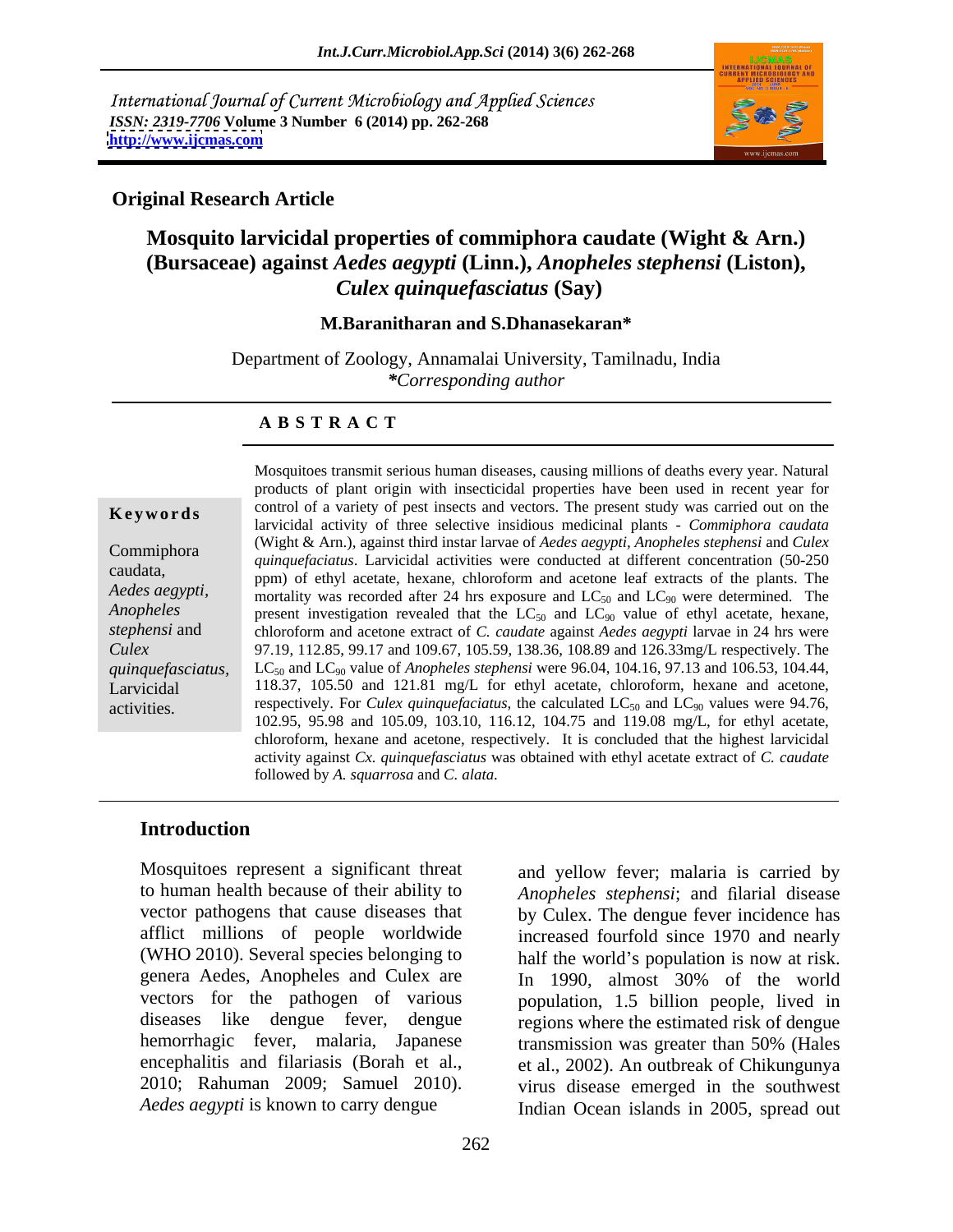*Anopheles stephensi* are major malaria India. C. var pubescens (Wight & Arn) vectors in India. With an annual incidence belongs to the same family a variety of of 300-500 million, malaria is still one of Commiphora species, a middle sized the most important communicable tree/shrub (Gamble 1997) which also diseases. Currently, about 40% of the grows in the dry forest of South India. Its world's population live in areas where you gum resin from the bark is used for malaria is endemic (Wernsdorfer and treating stomach troubles (Latha et al., Wernsdorfer, 2003). Culex 2005). In this context, the purpose of the quinquefasciatus, a vector of lymphatic filariasis, is widely distributed in tropical larvicidal properties of C. caudate leaf zones with around 120 million people infected worldwide and 44 million people  $aegypti$ , An. stephensi and  $Cx$ . having common chronic manifestation *quinquefaciatus* under the laboratory (Bernhard et al., 2003).The present proliferation of these diseases is not only due to higher number of breeding places in urban agglomeration, but also due to increasing resistance of mosquitoes to current commercial insecticides such material asorganochlorides, organophosphates, carbamates and also to biological The medicinal plant, *C.caudate* was insecticides (Goettel et al., 1992; Das and collected from Muthupet in Tamilnadu,

Many studies on plant extract against fine powder. At the time of collection, mosquito larvae have been conducted in voucher herbarium specimens were the region of the World. Plants may be a prepared and identified with the help of source of alternative agents for control of Plant Taxonomist, Department of Botany, source of alternative agents for control of Plant Taxonomist, Department of Botany,<br>mosquitoes because they are rich in Annamalai University, and Chidambaram. bioactive chemicals, are active against a limited number of species including Extraction method specific target insects, and are biodegradable. They are potentially The dried leaves (100g) were powdered suitable for use in integrated pest mechanically using commercial stainless management programs (Alkofahi et al., steel Blender and extracted sequentially 1989, Dharmshaktu et al., 1987, Green et al., 1991). Two of such plants C. caudata acetone (500 ml, Ranchem), in a Soxhlet and C. var pubescens (CP) were selected apparatus separately until exhaustion. The to explore the potent bioactive compounds extract was concentrated under reduced for its antioxidant activity to discover the pressure of 22-26 mm Hg at 45<sup>o</sup>C by

to India, and resulted in an ongoing caudate (Arn) Engl (Bursaceae) commonly outbreak that has involved 1. 5 million known as "hill mango" is a moderate sized patients, including travelers who have tree/shrub occurring in dry forest and visited these areas (Taubitz et al., 2007). commonly cultivated as an avenue tree (Nayar 1956) found throughout South present investigation is to explore the extract and against Chikungunya vector, *A. aegypti*, *An*. *stephensi* and *Cx*. *quinquefaciatus* under the laboratory conditions.

# **Materials and Methods**

## **Collection and Identification of Plant material**

Amalraj, 1997; Yadav et al., 1997). India. Bulk samples were air-dried in the shade. After drying, these were ground to

## **Extraction method**

actual value of folkloric remedies. C. <br>Rotavapour' and the residue obtained was with ethyl acetate, hexane, chloroform and  $^{\circ}$ C by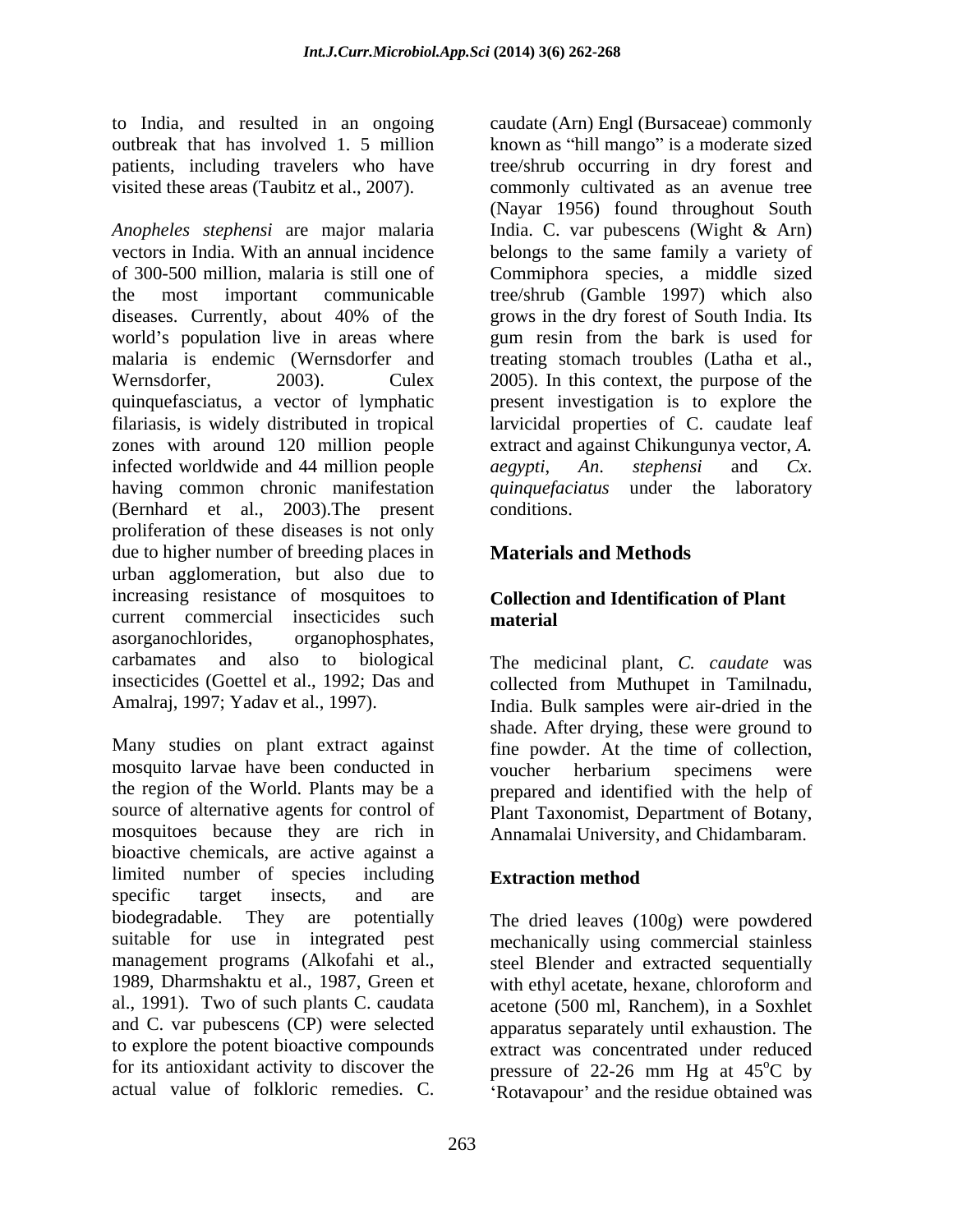stored at  $4^{\circ}$ C in an amber vial. Then the **Results and Discussion**  $\rm ^{o}C$  in an amber vial. Then the **Results and Discussion** vials were named and covered with silver foil and transported to the laboratory. Until use those vials were kept in cool and dark

The larvicidal activity of crude extract was evaluated as per the protocol previously described by WHO (2005). From the stock solution, six different test concentrations (50, 100, 150, 200, and 250 mg/l) were prepared and tested against the freshly molted  $(0-6$  h) III instar larvae of A.

prepared by adding 1 ml of appropriate and mixed<br>dilution of test concentrations and mixed acetate, chloroform, hexane and acetone, dilution of test concentrations and mixed<br>with 249 ml of dechlorinated water to respectively. with 249 ml of dechlorinated water to make up 250 ml of test solution. The larvae were fed with dry yeast powder on the water surface (50 mg/l). The control (without plant extracts) experiments were also run parallel with each replicate. For  $\frac{138.36}{28.36}$ , 108.89 and 126.33 mg/L for ethyl<br>each experiment four replicates were acetate, chloroform, hexane and acetone, each experiment, four replicates were acetate, chloroform, hexane and acetone,<br>maintained at a time. A minimum of 25 respectively (Table 1), Reported in the larvae per concentration was used for all a plant suggesting their use in larvicidal<br>the experiments. The larval mortality was a population control (Table 2). It is the experiments. The larval mortality was observed and recorded after 24 h posttreatment. Percent mortality was corrected for control mortality using Abbott's

The larval mortality data were subjected to plants were 82.86ppm, 89.45ppm, probit analysis for calculating  $IC_{50}$ ,  $IC_{90}$   $109.37$ ppm  $109.87$ ppm and 172.31 probit analysis for calculating  $LC_{50}$ ,  $LC_{90}$ confidence limits of upper confidence *An. stephensi*, dengue vector *Ae. aegypti*, limit and lower confidence limit values Japanese Encephalitis vector, *Culex* limit and lower confidence limit values<br>were calculated using the SPSS software *tritaeniorhynchus*. Gokulakrishnan *et al.*, were calculated using the SPSS software *tritaeniorhynchus*. Gokulakrishnan *et al.*,<br>nackage 12.0.(2007) Results with  $n < 0.05$  (2012) reported that the larvicidal and package 12.0 (2007). Results with  $p \leq 0.05$ significant. extract of *Ariitolochia indica* against

# **Results and Discussion**

place at 4<sup>o</sup>C. **Larvicidal activity**  generally increased larval mortality was *aegypti, An. stephensi* and *Cx. quinquefaciatus*. The LC<sub>50</sub> value<br>of An. stephensi were 94.04, 104.16, 97.13<br>The test medium (500 ml plastic cups) was and 106.53 mg/L; LC<sub>90</sub> value of 104.44, Larvicidal activity of ethyl acetate, hexane, chloroform and acetone crude leaf 1 & 2. As evidenced from the table, observed with increased concentration of the extracts tested against *A. aegypti, An. stephensi* and *Cx. quinquefaciatus*. The present investigation revealed that the  $LC_{50}$  value of ethyl acetate, chloroform, hexane and acetone extract of *C. caudata* against *A. aegypti* larvae in 24 hrs were 94.76, 102.95, 95.98 and 105.09 mg/L; LC90 value of 103.10, 116.12, 104.75 and 119.18 mg/L, respectively. The  $LC_{50}$  value of *An. stephensi* were 94.04, 104.16, 97.13 and 106.53 mg/L; LC<sub>90</sub> value of 104.44,<br>118.37, 105.50 and 121.81 mg/L for ethyl acetate, chloroform, hexane and acetone, respectively.

maintained at a time. A minimum of 25 respectively (Table 1), Reported in the formula (1925). *caudate*. This result is also comparable to **Statistical analysis** (2013) have that the LC<sub>50</sub> of ethanol crude (Finney 1971) and other statistics at 95% respectively, against the malarial vector, were considered to be statistically Ovicidal efficacy of different solvent leaf For *Cx. quinquefaciatus,* the calculated LC<sub>50</sub> values of 97.19, 112.85, 99.17 and 109.67 mg/L; LC<sub>90</sub> values of 105.59, 138.36, 108.89 and 126.33 mg/L for ethyl acetate, chloroform, hexane and acetone, respectively (Table 1), Reported in the plant suggesting their use in larvicidal population control (Table 2). concluded that the highest larvicidal activity against *Cx. quinquefasciatus* was obtained with ethyl acetate extract of *C.*  earlier reports of Dhanasekaran *et al.,* extracts of selected indigenous medicinal plants were 82.86ppm, 89.45ppm, 109.37ppm 109.87ppm and 172.31 respectively, against the malarial vector, *An. stephensi,* dengue vector *Ae. aegypti,* Japanese Encephalitis *tritaeniorhynchus*. Gokulakrishnan *et al.*, (2012) reported that the larvicidal and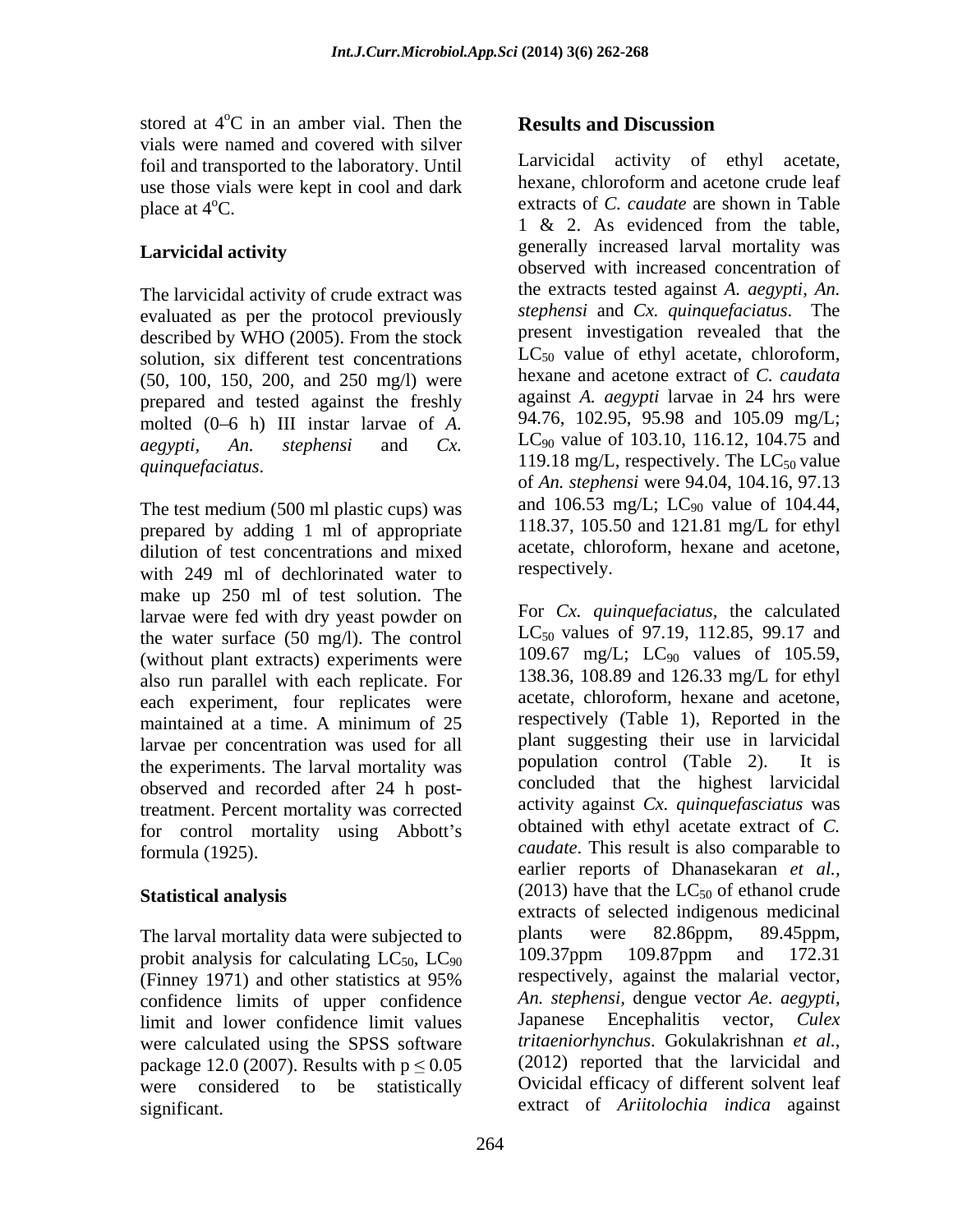*Anopheles stephensi*. The hatch rates were assessed 48 h after treatment. The LC<sub>50</sub> esculentum against *Anopheles stephensi* and  $LC_{90}$  values of Acetone, Benzene,  $(LC_{50}$  and  $LC_{90}$  values of 75.46, 68.55, Chloroform, Hexane and Methanol 98.47, 88.24, 63.84 and 140.66, 130.65, extracts of *A .indica*against *An. Stephensi* larvae in 24 h were 76.29, 58.82, 53.59, 65.84, 51.78 and 205.85, 193.23, 185.16, 196.72 and 181.00 ppm, respectively. Kaliyamoorthy krishnappa *et al.*, (2012) larvicidal and ovicidal activity of *Exacum*<br>has ethanol extracts of *Gliricidia senium* pedunculatum against the common has ethanol extracts of *Gliricidia sepium* showed larvicidal showed  $LC_{50}$  and  $LC_{90}$ value of 121.79 ppm and 231.98 respectively, against the malarial vector,

malarial vector, *Anopheles stephensi* ( $LC_{50}$  against  $Cx$ . dengue vector *Ae. aegypti* ( $LC_{50}$  and  $LC_{90}$  values of 222.45, 190.52, 182.06 and LC50 and LC90 values of crude methanol methanol leaf extract of Croton activities of crude benzene and ethyl acetate extracts of leaf of *Ervatamia coronaria* and *Caesalpinia pulcherrima* were assayed for their toxicity against it may concluded that natural products as *Anopheles stephensi, Aedes aegypti,* and *Ae. aegypti*  $(LC_{50}$  and  $LC_{90}$  values of respectively. Baluselvakumar *et al.,* (2012)

265

plant extracts of 184.10, 169.36 and 122.48 ppm,) respectively.

*An. Stephens.* have leaf extracts of *C. colocynthis* and<br>*Cucurbita maxima* showed LC<sub>50</sub> values of<br>Elangovan *et al.*, (a) have leaf extracts of 47.58, 66.92 and 118.74 ppm and 75.91, *Corchorus capsularis* the against common 117.73 and 171.64 ppm, respectively, and LC90values of 197.34, 205.48, 176.19 Cavalcanti *et al.,* (2004) reported that the and 358.59, 363.42, 334.56 ppm), against larvicidal activity of essential oils of values of 222.45, 190.52, 182.06 and observed the LC50 to range from 60 to 383.06, 354.84, 306.81 ppm), respectively. 533 ppm. Karunamoorthi and ilango Mathivanan *et al.*, (2010) reported that the  $(2010)$  have that the  $LC_{50}$  and  $LC_{90}$  of a extract of leaves of *E.coronaria* on *Cx. macrostachyus* (*C*. *macrostachyus*) were *quinquefasciatus, Ae. aegypti* and *An.*  89.25 and 224.98 ppm, respectively *stephensi* larvae in 24 h were 72.41, 65.67, against late third instar larvae of the 62.08 and 136.55, 127.24 and 120.86 mg/l, malaria vector, *Anopheles arabiensis* (*A.*  respectively. Significance level was set at *arabiensis).* Rajkumar and Jebanesan, *p* <0.05. The larvicidal and ovicidal, (2002) who observed that increase in the three important vector mosquitoes, *viz.,*  extracts from parts of plants insecticidal *Culex quinquefasciatus* (Diptera: efficiency in reducing mosquito menace Culicidae). Elumalai *et al*., (2012) have due to their larvicidal toxicity. Further that mosquitocidal activity of *Abrus*  studies on the screening, isolated and *precatorius* against chickungunya vector, purification of bioactive phytochemical 264.57ppm and 500.76ppm), against the depth laboratory and field bioassays are Japanese Encephalitis vector, *Culex*  needed as the present study shows that *tritaeniorhynchus* (LC<sub>50</sub> and LC<sub>90</sub> values there is scope to use *C. caudate* leaf of 257.73ppm and 496.94ppm), extracts to control the immature stages of Elangovan *et al*., (2012) have that the larvicidal and ovicidal activity of *Exacum pedunculatum* against the common malarial vector, *Anopheles stephensi* (LC<sub>50</sub>) and LC90 values of 127.45, 121.39, 151.96 and 121.24). Mullai and Jabanesan (2007) have leaf extracts of *C. colocynthis* and *Cucurbita maxima* showed  $LC_{50}$  values of 47.58, 66.92 and 118.74 ppm and 75.91, against *Cx. quinquefasciatus* larvae. Brazilian plants against *Ae. aegypti* and methanol leaf extract of *Croton*  concentration of leaf extract of *S. aerianthum* induced the oviposition attractant activity in *Cx. quinquefasciatus*. it may concluded that natural products as and medicinal values have higher constituents/compounds followed by in vector mosquitoes.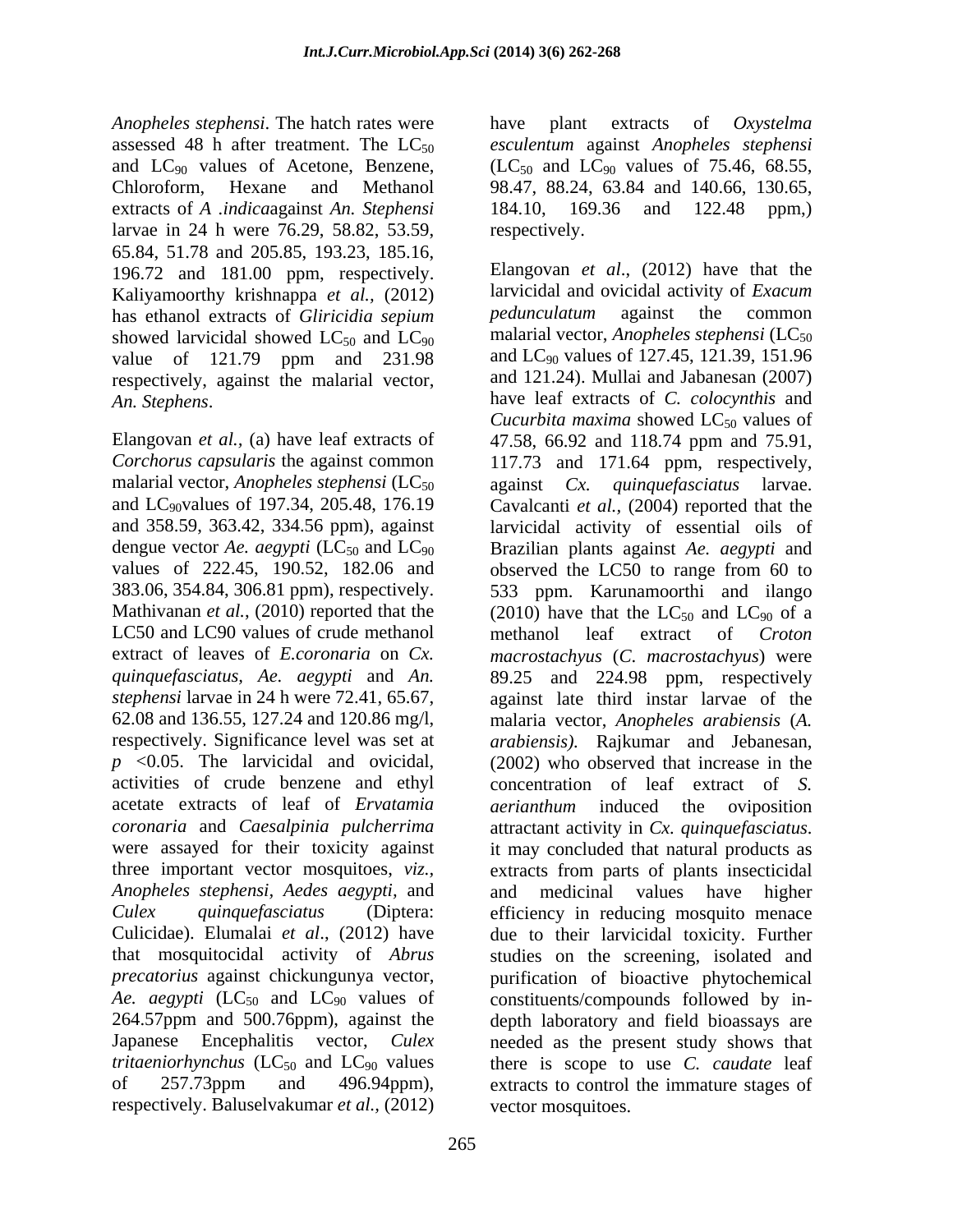|                     |               |        | $LC_{50}$ 95% Confidence $LC_{90}$ |         |                                           | 95%Confidence |                                                          |
|---------------------|---------------|--------|------------------------------------|---------|-------------------------------------------|---------------|----------------------------------------------------------|
| Species             | Extract       | (mg/L) |                                    | limits  | (mg/L)                                    | limits        | Regression                                               |
|                     |               |        |                                    | LCL UCL |                                           | LCL UCL       |                                                          |
| A. aegypti          | Ethyl acetate |        |                                    |         | 97.19 95.16 99.27 105.59 103.56 107.66    |               | $Y = 35.61 \times 65.78$                                 |
|                     | Hexane        |        |                                    |         | 112.85 107.90 118.02 138.36 133.03 143.91 |               | $Y=14.47\times 24.70$                                    |
|                     | Chloroform    |        |                                    |         |                                           |               | 99.17 96.88 101.51 108.89 106.60 111.22 Y=31.56×-58.02   |
|                     | Acetone       |        |                                    |         |                                           |               | 109.67 106.23 113.23 126.33 122.79 129.97 Y=20.87×-37.58 |
| An. stephensi       | Ethyl acetate |        |                                    |         |                                           |               | 96.04 93.98 98.15 104.44 102.39 106.53 Y=35.21×-64.80    |
|                     | Hexane        |        |                                    |         |                                           |               | 104.16 101.05 107.38 118.37 115.22 121.60 Y=23.08×41.57  |
|                     | Chloroform    |        |                                    |         |                                           |               | 97.13 95.09 99.20 105.50 103.47 107.56 Y=35.69×-65.93    |
|                     | Acetone       |        |                                    |         |                                           |               | 106.53 103.27 109.90 121.81 118.49 125.22 Y=22.01×-39.66 |
| Cx. quinquefaciatus | Ethyl acetate |        |                                    |         | 94.76 92.68 96.88 103.10 101.03 105.61    |               | $Y=34.97\times-64.13$                                    |
|                     | Hexane        |        |                                    |         | 102.95 100.02 105.97 116.12 113.16 119.15 |               | $Y = 24.52 \times -44.34$                                |
|                     | Chloroform    |        |                                    |         | 95.98 93.92 98.08 104.75 102.70 106.84    |               | $Y=35.29\times-64.95$                                    |
|                     | Acetone       |        |                                    |         |                                           |               | 105.09 102.03 108.25 119.18 116.08 122.36 Y=23.45×-42.42 |

## **Table.1** Probit analysis of larvicidal activity of *C. caudate* extracts against *A. aegypti, An. stephensi* and *Cx. quinquefaciatus*

 $LC_{50}=$  Lethal concentration that kills 50% of the exposed parasite,  $LC_{90}=$  Lethal concentration that kills 90% of the exposed parasite. LCL- Lower Confident Limit, UCL- Upper Confident Limit.

# **Table.2** Larvicidal activity of *C. caudate* extracts against *A. aegypti, An. stephensi* and *Cx. quinquefaciatus*

|                                   |               | Mortality $(\%)\pm SD$ |                                                   |                  |                                                                     |                                                                     |
|-----------------------------------|---------------|------------------------|---------------------------------------------------|------------------|---------------------------------------------------------------------|---------------------------------------------------------------------|
| Mosquitoes                        | Solvents      | 50ppm                  | $100$ ppm                                         | 150ppm           | $200$ ppm                                                           | $250$ ppm                                                           |
| A. aegypti                        | Ethyl acetate | $21.75 \pm 1.63$       | $42.25 \pm 1.41$                                  | $59.5 \pm 2.82$  | $80.75 \pm 2.87$                                                    | $100.00 \pm 1.15$                                                   |
|                                   | Hexane        | $7.75 \pm 1.25$        |                                                   |                  | $15.25 \pm 2.06$ $24.75 \pm 2.51$ $33.25 \pm 1.63$ $41.25 \pm 2.87$ |                                                                     |
|                                   | Chloroform    | $15.75 \pm 1.73$       | $32.25 \pm 2.44$ $53.25 \pm 2.51$ $66.5 \pm 1.73$ |                  |                                                                     | $88.25 \pm 2.21$                                                    |
|                                   | Acetone       | $4.5 \pm 1.25$         |                                                   |                  | $11.75 \pm 1.73$ $20.5 \pm 1.41$ $36.25 \pm 2.87$ $55.75 \pm 3.31$  |                                                                     |
| An. stephensi                     | Ethyl acetate | $23.5 \pm 1.73$        | $44.5 \pm 2.64$                                   | $64.75 \pm 1.25$ | $85.5 \pm 2.06$                                                     | $100.00 \pm 1.89$                                                   |
|                                   | Hexane        | $11.75 \pm 1.63$       | $20.5 \pm 2.44$                                   | $32.25 \pm 1.41$ | $47.25 \pm 2.51$                                                    | $65.00 \pm 2.06$                                                    |
|                                   | Chloroform    | $21.5 \pm 1.63$        | $40.25 \pm 2.87$ 60.25 $\pm 1.5$ 83.5 $\pm 1.41$  |                  |                                                                     | $100.00\pm0.95$                                                     |
|                                   | Acetone       | $8.25 \pm 1.25$        | $15.5 \pm 0.81$                                   |                  | $27.25 \pm 2.06$ $43.75 \pm 0.81$ $60.25 \pm 1.63$                  |                                                                     |
| Cx. quinquefaciatus Ethyl acetate |               | $28.25 \pm 1.25$       |                                                   |                  |                                                                     | $47.25 \pm 2.64$ $67.5 \pm 1.25$ $96.25 \pm 2.06$ $100.00 \pm 1.41$ |
|                                   | Hexane        | 12.25±1.63             | $23.75 \pm 1.25$ $36.5 \pm 1.63$                  |                  | $51.25 \pm 2.44$ $67.5 \pm 2.06$                                    |                                                                     |
|                                   | Chloroform    | $23.75 \pm 1.73$       | $43.25 \pm 1.73$ $65.25 \pm 1.25$ $88.00 \pm 1.5$ |                  |                                                                     | $100.0 \pm 1.41$                                                    |
|                                   | Acetone       | $8.5 \pm 0.95$         | $19.5 \pm 2.06$                                   |                  | $31.75 \pm 2.44$ $47.25 \pm 1.73$ $64.5 \pm 2.51$                   |                                                                     |

Significant at P>0.05 level, SD- Standard Deviation, PPM- Parts Per Million.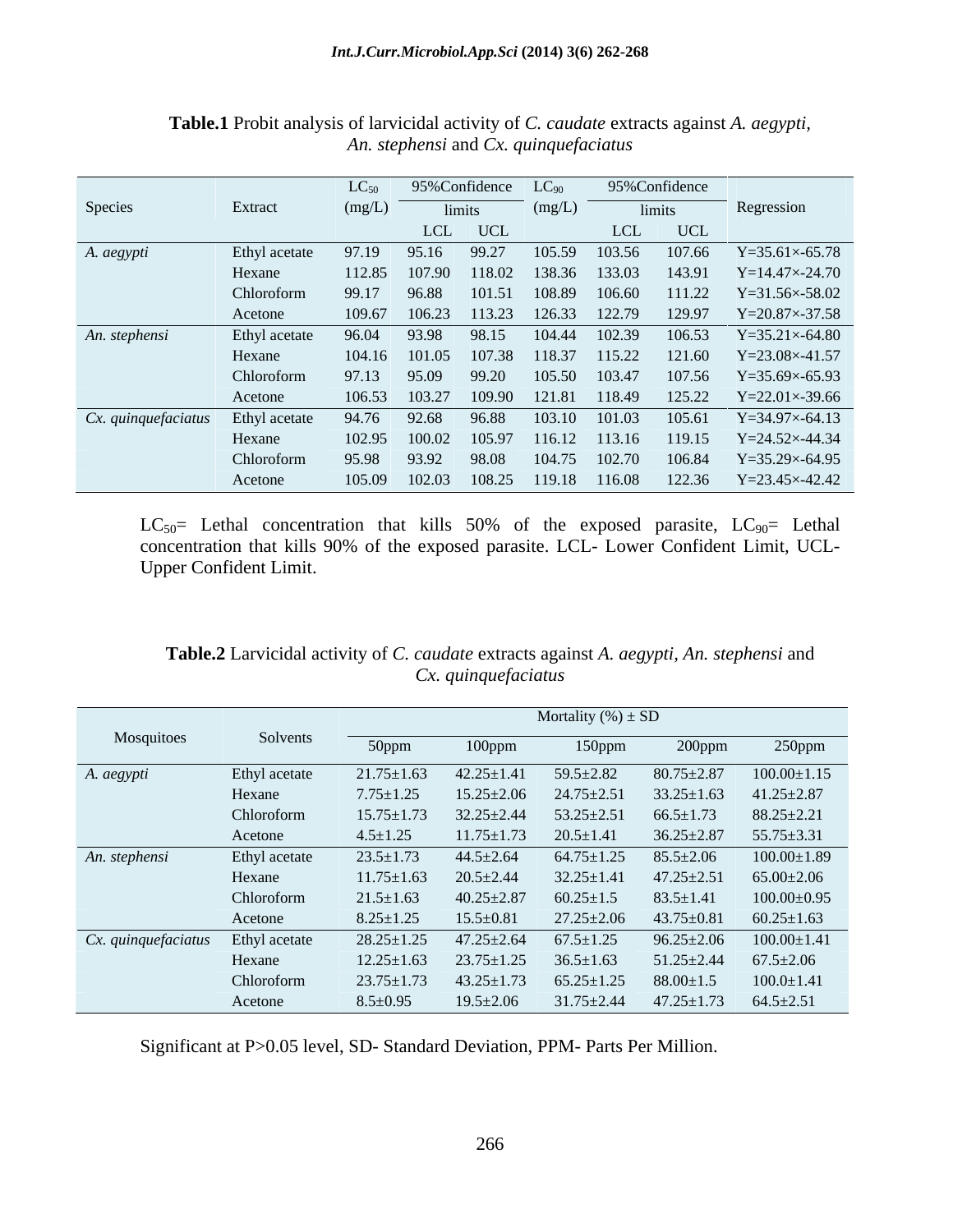During the present study, the Ethyl acetate and chloroform extract of leaves of *C.caudata* showed significantly Cavalcanti ESP, Morais SM, Lima MA higher larvicidal activity against and Santana EW (2004) Larvicidal *Ae.aegypti, An. stephensi* and *Cx.quinquefasciatus*. The hexane and Brazilian plants against Aedes aegypti acetone extracts of other parts of this plant were weak larvicidal. 544.

- Abbott WS (1925). A method of computing the effectiveness of an insecticide. J Eco Entomol; 18: 265-
- Alkofahi A, Rupprecht JK, Anderson JE, Mclaughlin JL, Mikolajczak KL, P (Eds) Insecticides of Plant Origin. Soc, Washington, DC; 25–43.
- Elumalai K, Dhanasekaran S, Elumalai K, Dhanasekaran S, Anandan A, against Anopheles stephensi (Diptera: Culicidae). Int. J. Recent. Sci. Res; 3
- Bernhard L, Bernhard P and Magnussen P<br>London.633. (2003) Management of patient with lymphoedema caused by filariasis in northeastern Tanzania: alternative approaches. Physiothe. 89(12): 743-
- Borah R, Kalita MC, Kar A, Talukdar AK 1 oddalia asiatica (Linn.) Lam against<br>two mosquito vectors Aedes aegypti 277–278.

and Culex quinquefasciatus. African J Biotechnol; 9 (16): 2527-2530.

- and Santana EW (2004) Larvicidal activity of essential oils from L. Mem. Inst. Oswal. Cruz. 99: 541- 544.
- Acknowledgement **Control Control of malaria vectors**. Indian Authors are thankful to the Professor  $\&$  174–197. Das, P.K., Amalraj, D., (1997). Biological Journal of Medical Research 106, 174–197.
- Head, Department of Zoology and Botany, Dhanasekaran S, Krishnappa K, Anandan Annamalai University, Chidambaram. A and Elumalai K. J (2013). Agri. Technology; 9 (1): 29-47.
- **References** Dharmshaktu NS, Prabhakaran PK, Menon  $\frac{1}{267}$ . PK (1987). Laboratory study of the mosquito larvicidal properties of leaf and seed extract of plant Agava Americana. J Trop Med Hyg; 90: 79 82.
- Scott BA (1989). Search for new  $\frac{11}{2}$ , Kristingpu K, Schalaktisman S pesticides from higher plants. In:  $\frac{d\mathbf{r}}{dt}$  original perturbation of Exacum pesticides from light plants. In.<br>Arnason JT, Philogene BJR, Morand and accredition (Linux) (Continuous) In: ACS Sym. Ser, 387. Am Chem against a common maturity vector, Balaselvakumar, Gokulakrishnan J,  $\frac{60.63}{550}$  563 Elangovan A, Dhanasekaran S, Anandan A, Krishnappa K, Gokulakrishnan J and Elumalai K (2012) Larvicidal and ovicidal activities of Exacum pedunculatum (Linn.) (Gentinaceae) against a common malarial vector, Anopheles stephensi Liston (Diptera: Culicidae). Int. J. Rec. Sci. Res. 3(6):  $559 - 563.$ 
	- Anandan A, Krishnappa K (2012). Krishnappa K Gokulektishnap Land Mosquito larvicidal activity of **Elengavan A** (2012) Int I curr Oxystelma esculentum plant extracts  $\frac{\text{Bang组 STI}}{\text{30\text{ min}} \cdot \text{2012}}$ . The securi-Krishnappa K, Gokulakrishnan J and Elangovan A (2012). Int. J. curr. agricul. SCI; 2 (6): 31-38.
	- (5):  $321-324$ .<br>analysis. Cambridge University Press, Finney DJ (1971) A ststistical treatment of the sigmoid response curve. In: Probit London.633.
		- Gamble JS (1997). Flora of the Presidency of Madras vol-II, Bishen Singh, Mahendra Pal Singh, Dehradun, India.
	- $\frac{332}{10}$ ,  $\frac{1}{2}$ ,  $\frac{1}{2}$ ,  $\frac{1}{2}$ ,  $\frac{1}{2}$ ,  $\frac{1}{2}$ ,  $\frac{1}{2}$ ,  $\frac{1}{2}$ ,  $\frac{1}{2}$ ,  $\frac{1}{2}$ ,  $\frac{1}{2}$ ,  $\frac{1}{2}$ ,  $\frac{1}{2}$ ,  $\frac{1}{2}$ ,  $\frac{1}{2}$ ,  $\frac{1}{2}$ ,  $\frac{1}{2}$ ,  $\frac{1}{2}$ ,  $\frac{1}{2}$ ,  $\frac{1}{2}$  $(2010)$ . Larvicidal efficacy of  $\frac{Bt}{\text{stians in } E}$  Mosquito News 42 Toddalia asiatica (Linn.) Lam against  $\frac{54000}{277}$   $\frac{1}{28}$ Goettel, M.S., Toohey, M.K., Ram, R.C., Bti against Aedes vigilax and Culex sitiens in Fiji. Mosquito News 42, 277 278.